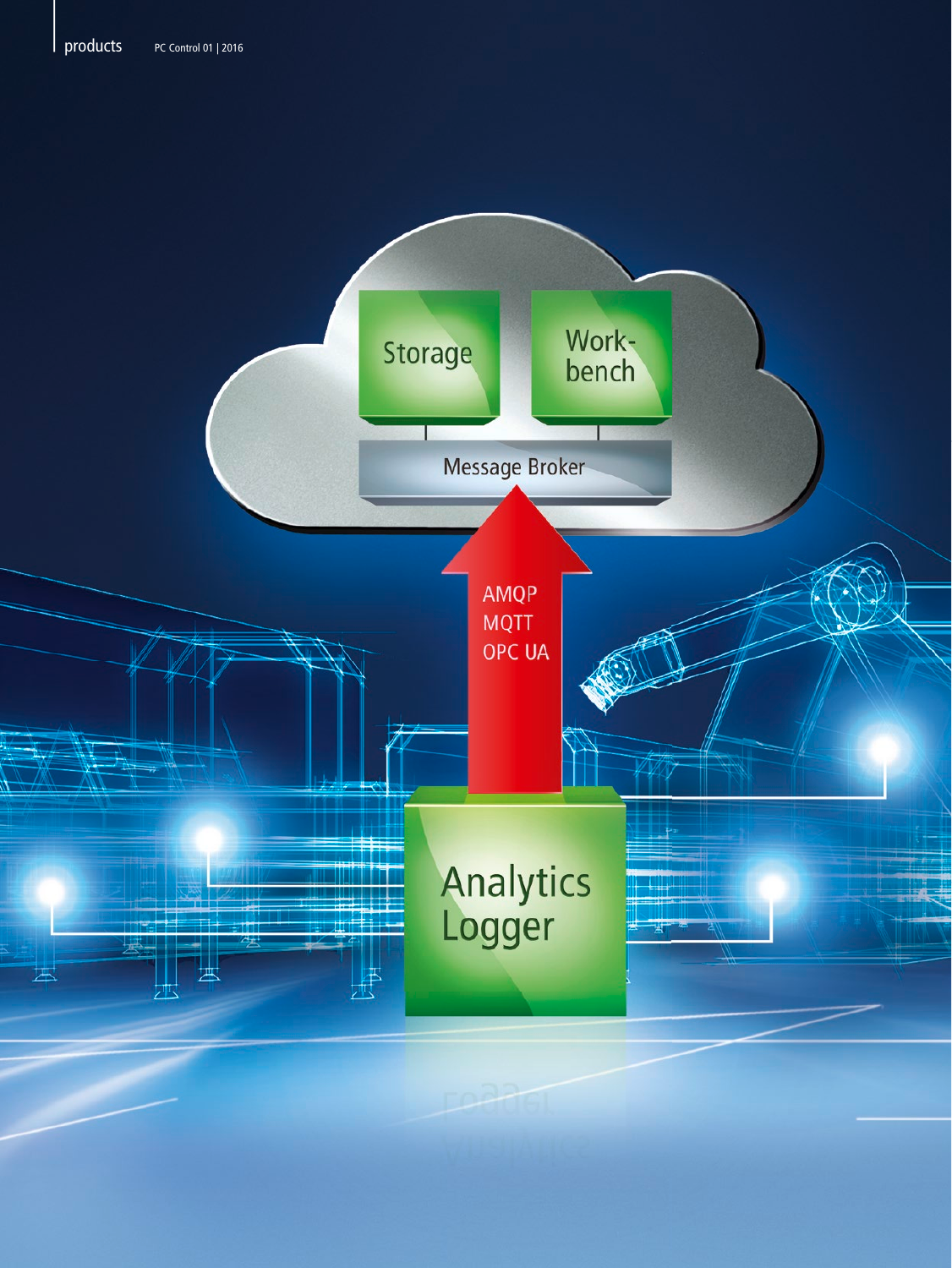TwinCAT Analytics: Seamless acquisition and complete analysis of process and production data

# Ready for big data with TwinCAT

PC-based control and TwinCAT automation software together provide the technological foundation for the advanced Industrie 4.0 and Internet of Things architectures that enable highly intelligent machines. TwinCAT Analytics, as a basis for comprehensive analysis functions, provides an important component of such architectures. It supports, for example, the ability to investigate the potential for machine optimizations, to facilitate both predictive maintenance and subsequent behavioral analyses and to manage a long-term data archive. TwinCAT Analytics also helps innovative machine builders create entirely new business models.

Even an intelligent machine may sometimes experience malfunctions. At such times, true intelligence can be recognized in the methods provided by the machine for analyzing the problem. Naturally, malfunctions will always be costly and time-consuming. However, they are all the more annoying if vital machine data and production parameters are no longer available that could otherwise be used to analyze and avoid these problems in the future. The end result is often that problematic behavior cannot be analyzed, and additional data logging mechanisms must be implemented. Even then, analysis cannot proceed until the problem occurs again. Specifically positioned to solve this lack of information, TwinCAT Analytics collects all process-related data for every machine cycle. This produces a complete log of all machine procedures. Depending on your requirements, the data can be collected and analyzed locally on the machine's computer or within a cloud-based solution in your own network or over the Internet. Cloud-based solutions are particularly suitable for developing new business models, because they not only enable users to analyze behaviors after the event, but they can also analyze the data itself in order to take preventive action on the appropriate machine. Here, the key idea is "predictive maintenance", something that machine manufacturers can offer as a revenue-generating service to their end customers.

### No data? No analysis.

The basis of effective analysis is seamless data acquisition; users can enable this functionality by running the TwinCAT Analytics Logger on the control computer. It can also be easily configured in the engineering environment of TwinCAT 3: in the configuration interface, users simply activate the checkboxes for the data to be cyclically collected from the process image or application. The user can also specify whether the data should be stored locally or transmitted using a communication protocol. For either case, one can set up a ring buffer, useful to help ensure that local storage does not exceed the maximum possible storage capacity. If the data is communicated directly, a ring buffer can also bridge a temporary loss of connection.

# IoT communication and cloud technology promote highly flexible analysis architectures

Direct transfer of data with the TwinCAT Analytics Logger is particularly suitable for developing new business models. It relies on so-called "IoT communication protocols", which offer outstanding features for using cloud services. IoT protocols always set up an outgoing connection to a message broker. This decouples the communication so that the network nodes – unlike those using conventional client/server communication protocols – do not need to know one another. The communication participants all operate as the client. In this case, the TwinCAT Analytics Logger that runs on a control computer is an IoT client, "publishing" data to a message broker and storing it in what is called a "topic". Note that topics can be hierarchical.

For example: myCloud/CustomerA/WoodWorkingMachine9/PackagingModulB/Data

The message broker maintains a list of "interested parties" for corresponding topics, and other IoT clients can subscribe to these topics and their data. For example, an analysis server may be interested in the logger's data or even a mobile application on a smartphone. Both of them are IoT clients, both subscribe to an appropriate topic and each receives a copy of the data. The beauty of IoT protocols is in their outgoing connections, because firewalls usually only block incoming connections. An elaborate opening of ports is no longer necessary. A further advantage of IoT technology is evidenced by the complete flexibility that can be achieved: users can leverage the identical mechanisms within a local network architecture and for communicating with Internet-based services. Cloud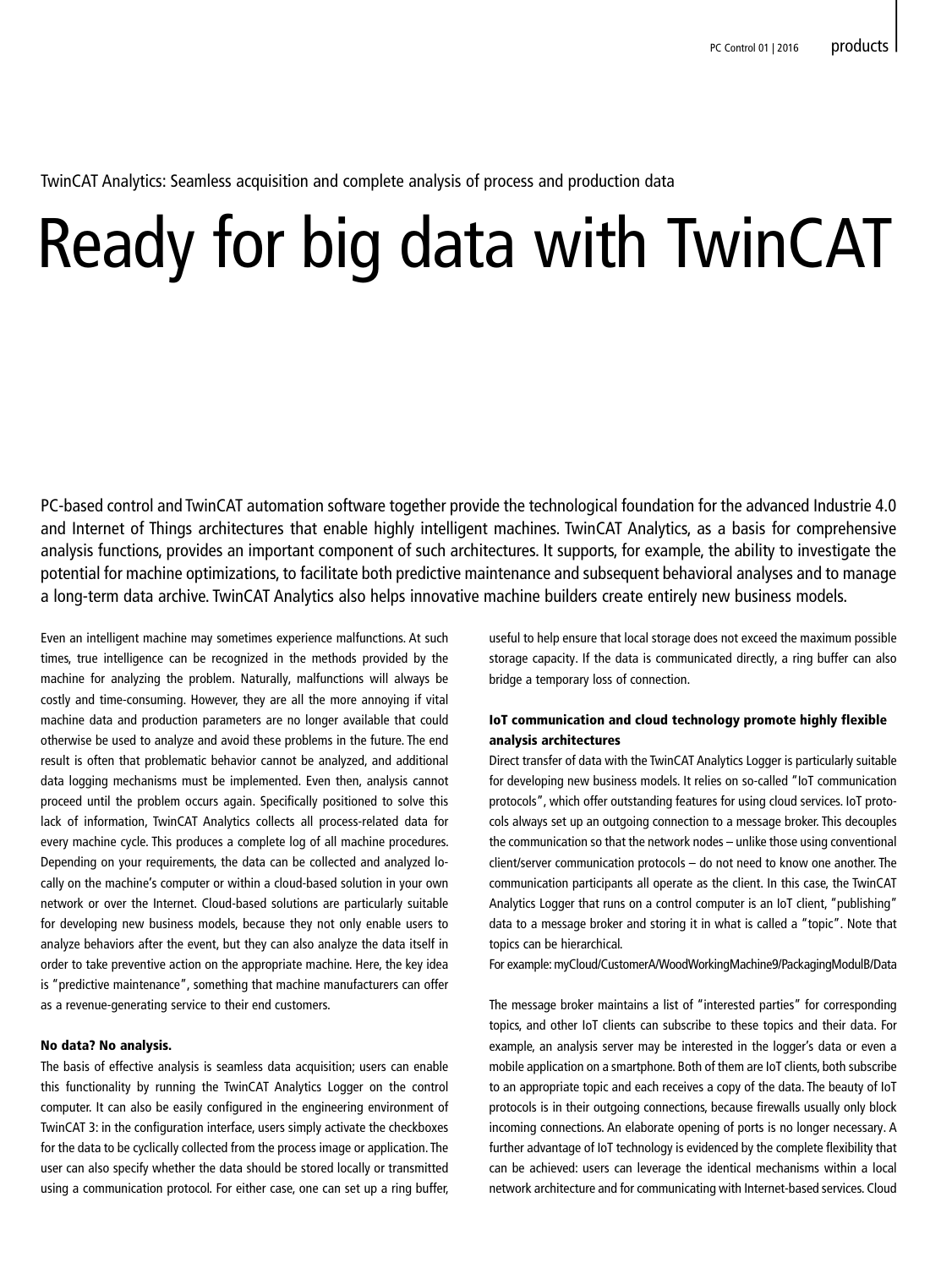

**TwinCAT Analytics offers numerous application scenarios: data storage and analysis directly on the local controller, and in private networks or in public clouds. The Analytics Server can also analyze a number of machines in one factory. The relevant machine manufacturer or external analyst can access process data in a variety of file formats or fetch the data from TwinCAT Analytics Cloud Storage.**

providers such as Amazon Web Services and Microsoft Azure have their own IoT message brokers that can be used for communication. The best-known protocols here are currently MQTT (MQ Telemetry Transport) and AMQP (Advanced Message Queuing Protocol), which are both supported by TwinCAT.

### The TwinCAT Analytics infrastructure

As previously stated, the IoT interface gives machine manufacturers and end users great freedom when setting up TwinCAT Analytics. Naturally, the TwinCAT Analytics PLC library can be used to analyze the recorded data locally on any machine. If a machine controller should not be powerful enough to carry out the analysis locally, IoT connectivity enables the analysis of data in a local cloud by the end user. This means that machine operators can analyze their machines in their own network environment. In this case, TwinCAT Analytics can run on a server and analyze a number of machines at this one production site.

You can alternately install TwinCAT Analytics on a virtual machine. The obvious way of doing this is to use a public cloud. Here, you can flexibly lease and use processor power, storage space and IT infrastructure from vendors such as Microsoft Azure. This greatly simplifies the global connection of machines to the analytics system. Another variant is for machine manufacturers to operate as service providers for their machines and either analyze the generated data in the cloud, or use the cloud only as a "transmission medium" and perform the analysis on a server within their own IT infrastructure. If end users – who are of course interested in high machine availability, high productivity and high product quality – prefer to hire external analysts, they can provide them with the necessary access data for the message broker, the topic architecture and the data description. In this way, a third-party analyst can access the necessary data and offer its customers appropriate services.

### Big data brings big benefits

TwinCAT Analytics not only provides data using the IoT protocol, it also answers the question of how to use the data. Simply generating enormous amounts of data is not enough, these data volumes also have to be managed. The core element, the TwinCAT Analytics Workbench, makes exactly that possible, providing the ability to analyze data directly online or offline. Online means that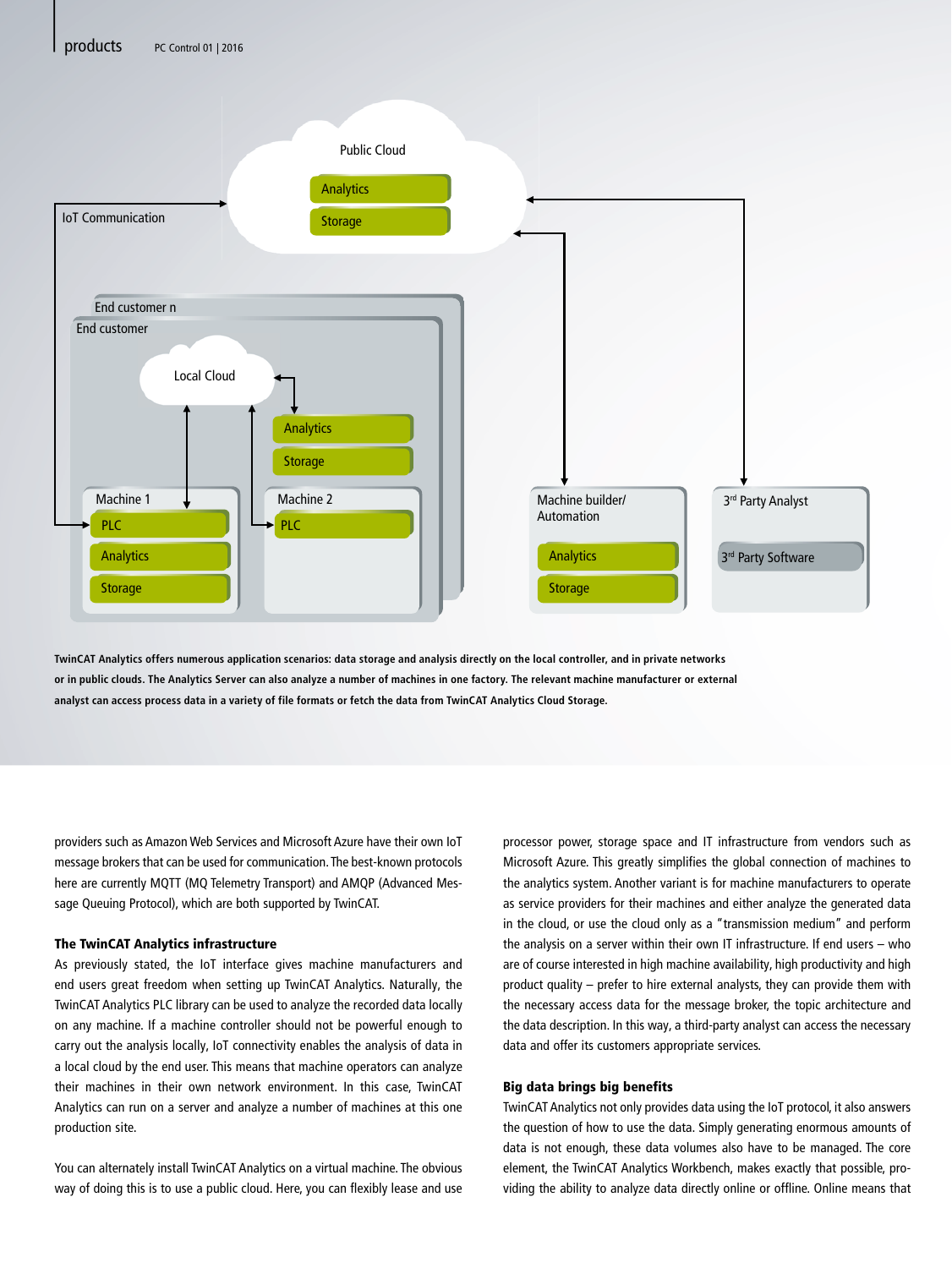

**Author: Pascal Dresselhaus, TwinCAT Product Manager, Beckhoff**

the Analytics Workbench uses the IoT communication protocol to subscribe, on the message broker, to the topic corresponding to the machine that is to be analyzed. Offline is an option if the machine has previously stored its data using Beckhoff Cloud Storage. The Cloud Storage facility integrates itself seamlessly into all the variants of the previously described Analytics infrastructure, both in the cloud and in a local IT network environment. The Workbench can then access this historical data and analyze it.

## The TwinCAT Analytics Workbench

TwinCAT Analytics Workbench is based on a TwinCAT runtime system that can be configured and programmed using the TwinCAT Engineering Environment. The big advantage is that machine manufacturers do not need to make any changes when switching between the programming environment for the controller and the environment of the analysis software. They can directly apply their years of programming expertise when using the Workbench. This makes it very easy to implement their own analysis algorithms, reuse algorithms previously used for different machines, or alternatively, to use algorithms from the TwinCAT Analytics PLC library. This incorporates modules for counting flanks, analyzing maximum and minimum values, evaluating the timing of machine cycles, and calculating the energy consumption per unit time of a selected component.

Particularly when evaluating the timing of machine cycles, it is useful to identify the shortest, longest and average runtimes. This enables you to recognize potential optimizations or to derive indicators for predictive maintenance. For example, a status analysis can easily determine whether a rotating milling head is frequently stationary, running with speed a, b or c, or is in an error state. Such results can be clearly displayed in a histogram, which is why the familiar TwinCAT Charting Tool, "TwinCAT Scope" is such a crucial feature of Analytics Workbench. This particularly applies to interactions with the Analytics Configurator that is also embedded in the TwinCAT engineering environment. It means that you can compile a post-scope configuration for previously recorded data in order to get a fresh graphical display of the data curves.

### The Analytics Configurator

For viewing data, the Analytics Configurator already uses the same algorithms that are used in the Analytics library. The data streams from the selected periods are analyzed in the Configurator and displayed directly. Significant values obtained in this way can easily be dragged-and-dropped into the charting interface of TwinCAT Scope. Scope then automatically navigates to the corresponding locations in order to graphically illustrate their relation to other signals. This makes it much easier to locate the needle in the "big data haystack". It also markedly simplifies engineering using the Analytics Configurator. Since all algorithms come from the same source, you can take the configuration that was set up in the Configurator, together with all the selected variables and their corresponding limit values, and feed it into the PLC. This enables switching from offline analysis to online analysis using data streamed from the cloud.



**Significant points can be highlighted in the charting tool to make them easy to find.**